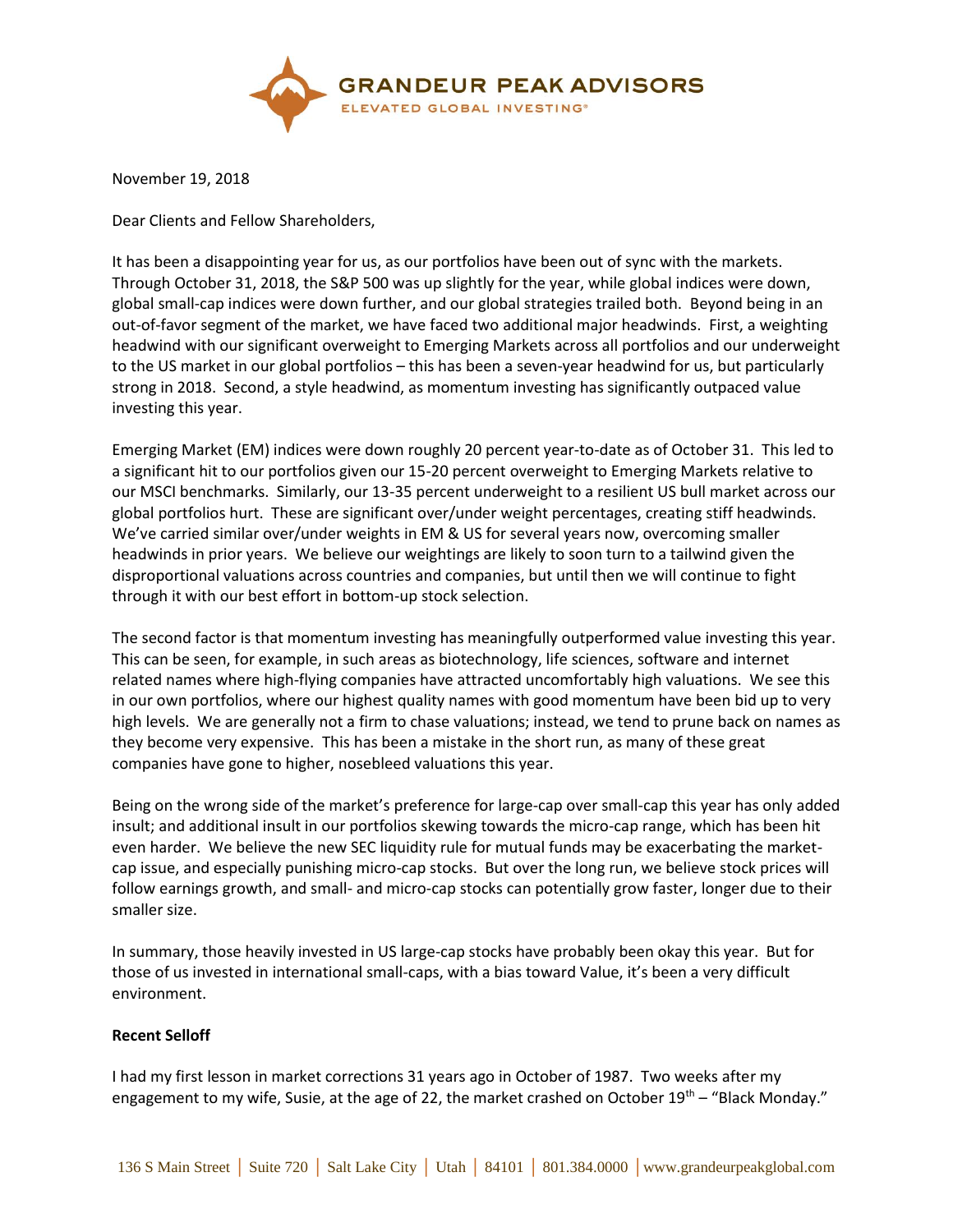

Indelibly engrained in my mind is a phone call to her at her work where I tried my best to explain a "market correction." She wondered if I was still going to have a job. Fortunately for me, I was at a good firm that could not only weather a downturn but actually thrive through it.

Susie and I have been through many corrections since then. Each one is a little different, but each is quite painful, and yet at the same time kind of exciting. Painful because clients see portfolio values decline, but exciting because it's during market corrections where we can usually find truly great investment opportunities and add a lot of value as active managers.

I have a trophy in my office that I earned for my first "Double" as an analyst. We had bought a US medical device company, Biomet, that made hip and knee implants. The trophy reads: "Purchased 10/22/1987 at \$17.00 per share. Doubled in 343 days." That purchase was just 3 days after Black Monday. At the time, Biomet was a micro-cap company that had experienced a major correction in the selloff; we bought into the selloff and saw a substantial and quick return. Biomet was eventually sold to Zimmer for \$13 billion in 2014. I keep this trophy in my office to serve as a reminder of what to do in market corrections.

You've heard the old adage: "Buy low, Sell high;" it's obvious to say, but much harder to actually achieve. I believe the more profound piece of advice is: "Buy when there is fear; Sell when there is greed."<sup>1</sup> This too can be difficult, even for sophisticated institutions. Investors are clearly fearful of Emerging Markets right now, and our current opinion of value-oriented, international small-cap companies is that they are highly attractive.

We view selloffs like this as not only an opportunity to buy our favorite companies at better valuations in the portfolios, but also a chance to invest more of our firm's balance sheet, and our personal assets, in the Grandeur Peak Funds. The firm has recently added to its position, and we will likely continue to increase our investment if the market goes farther south. Individually, and as a firm, we are heavily invested in our own funds because we are confident in our potential to succeed over the long run.

We are sensitive to the fact that four of our seven funds are hard closed. For the time being, we feel the need to keep them closed to stay nimble. If the market continues to soften, we may consider moving to a soft close in order to provide you with an additional investment opportunity in these funds. Meanwhile, our Emerging Market Opportunities Fund is open to existing investors, and our two Stalwarts funds (Global and International) are open to all investors. Our sister firm, Rondure Global, has two open funds as well (Overseas and New World). To be clear, growing assets is not a priority for us, but with the recent market selloff and our investment style being somewhat out of favor this year, it feels like an interesting time to be investing in our style and niche.

Please don't misunderstand this letter as simply making excuses for our underperformance this year; we are very disappointed in our relative performance. We would have hoped to hold up much better than we have in the current environment. Our Opportunities portfolios and our Global Micro Cap Fund have

 $\overline{a}$ 

 $1$  A takeoff of a quote credited to Warren Buffet saying "Be Fearful When Others Are Greedy and Greedy When Others Are Fearful."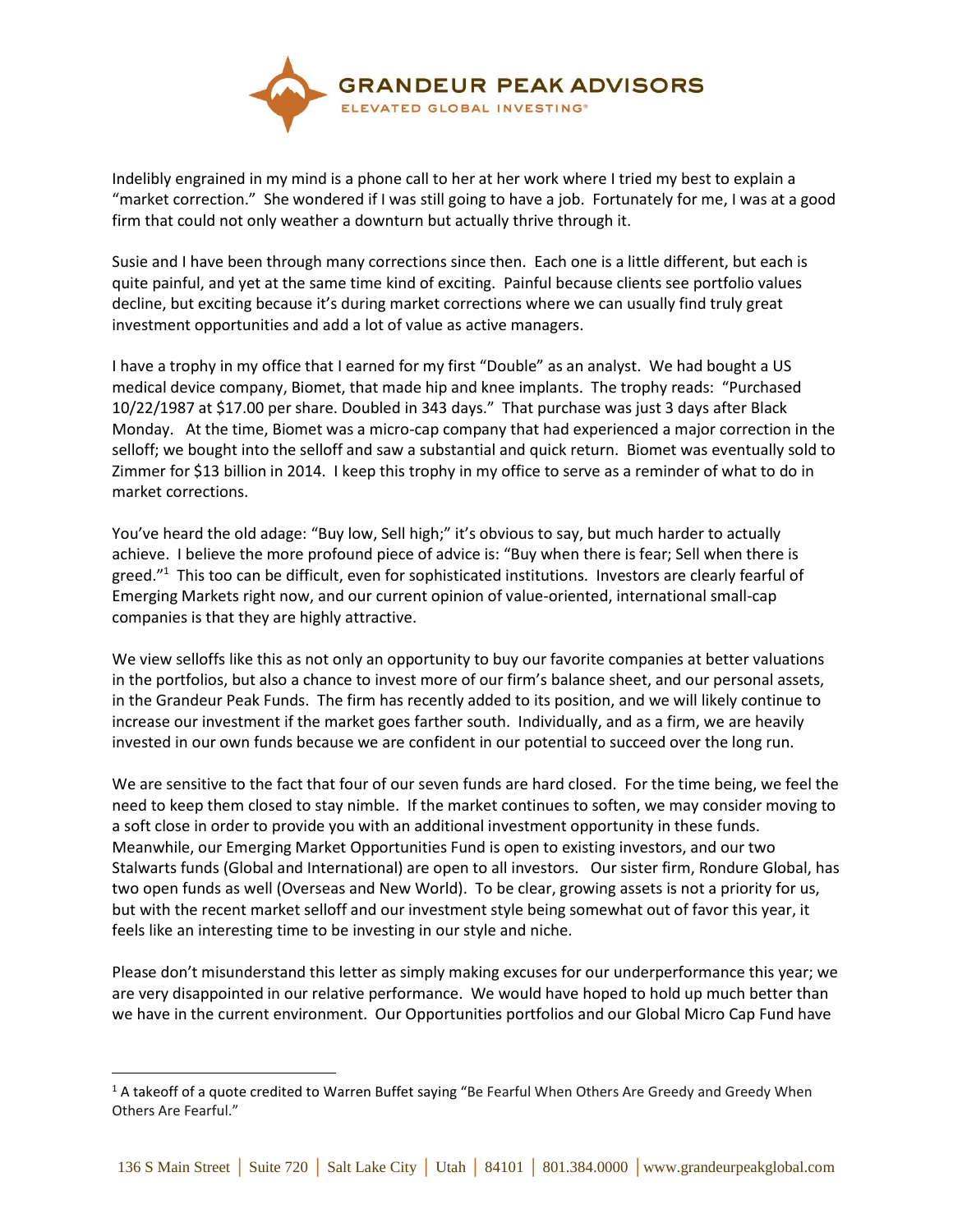

particularly struggled this year. These are the portfolios in which I am personally most involved. I have struggled with my own stock picks in 2018 and have made far too many mistakes.

I am reminded of a period in 1996 when I struggled as a stock picker. The year as a whole wasn't going great for me, and then, while on summer vacation at the beach in July of 1996, three of my biggest holdings announced disappointing results and suffered stock price declines of 30-50 percent. I can remember explaining to Susie what a stock "blow-up" was, and how this was different than a market correction. Fortunately for me, I was at a good firm that understood that everyone goes through slumps and they stood fully behind me, despite a tough personal year. While 1996 was a bad year for both me and the firm, we had quite a nice run for the next several years. Sometimes a good manager/stock picker has their best years after a poor year.

Now after 30 years of marriage, and having lived through plenty of "market corrections" and "blowups," I'm grateful for Susie's words to me this past week when I was really feeling beaten up. She said, "Robert, you've been here before and found your way out of it just fine. I have confidence in you to do it again." I'm grateful for her words and I commit to each of you to do all I can to be worthy of that confidence. We want this downturn to be the start of a very exciting upturn over the coming years.

I'm also grateful for the words of my son, Benjamin, who is a member of the Global Opportunities team and one of our analysts covering Healthcare and India. He emailed me after one of my companies reported disappointing results for Q3. He wrote, "I've just got a feeling we're going to be okay, Dad. We just gotta stick to good numbers and good stories. Names that are question marks by the team need to be trimmed or sold out. Let's make sure we can always tell clients they own a bunch of great companies and that we've put our best team on the field. And if it doesn't work, then it doesn't work, but we had our game plan and we did our best."

This illustrates a hallmark of all of the individuals at Grandeur Peak and our culture. We have each other's back. When someone is down, we don't kick them, we pick them up.

In the past year, both of my mentors in my early career – Jeff Cardon and Sam Stewart – retired from Wasatch Advisors. I learned many lessons from them, but there is no greater lesson than the power of resiliency. We went through many market corrections together and we also went through many periods of personal underperformance. We had clients resign; we had outside Board directors upset; we had partners within the firm losing faith in us. But we clung together, hunkered down and stayed focused. We worked to correct mistakes, we stayed clear-thinking in times of market panic and in times when our style was out of favor, and we built each other up in times of personal discouragement. In the end, over three decades, these bad periods amounted to nothing more than a blip.

## **Grandeur Peak**

We launched Grandeur Peak in mid-2011, at the start of what has turned out to be one of the longest bull markets ever. For the first six years – despite some of the headwinds I mentioned at the beginning of this letter – most things that could have gone right for us, did. Now in our seventh year (2018), pretty much everything that could have gone wrong, has. I can't predict markets, but what I can tell you is that our entire team is deeply committed to improving performance. We are absolutely committed to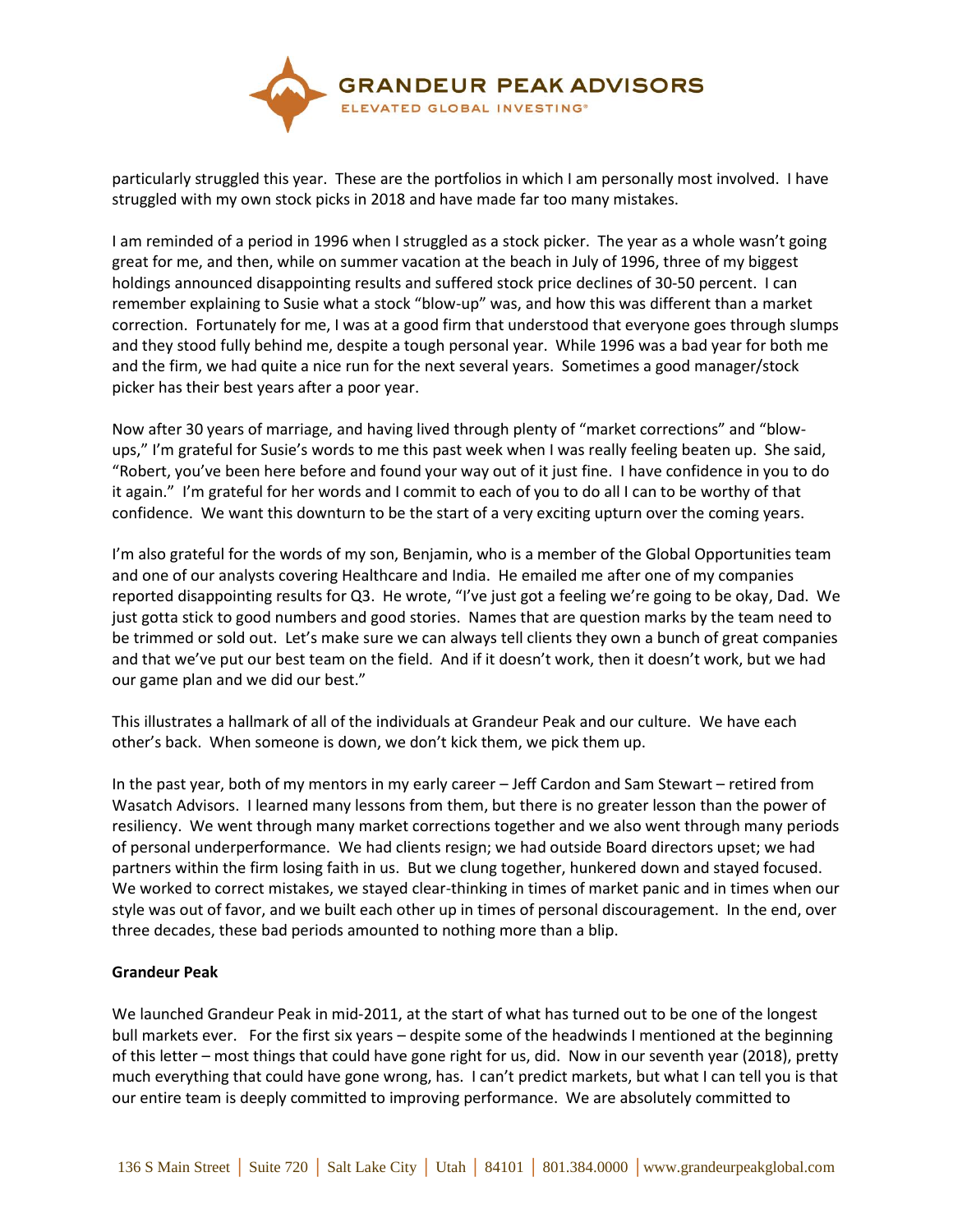

continuing to build a world-class, enduring firm. Our primary goal is to deliver long-term top-decile performance for our clients in a careful, prudent way.

To this end, we feel the right move is to stay the course on our Emerging Markets overweight and US underweight. From our bottom-up perspective, we continue to see better growth, and at better valuations, outside the US. We also plan to stick with our value bias, which in long-term studies of stock market performance has been shown to deliver better results. We will not change our stripes now.

We will, however, continue to examine our mistakes. Discouragingly, we have made some of the same mistakes over again. We have been especially good at pulling the flowers and watering the weeds. For example, we have found some great companies, small and undiscovered, but have let them go too soon when we believed their valuation had become too stretched. Our other recurring weakness is that we have not always paid enough attention to the warning signs that we call "red flags." We have a process in place to track red flags on all of our companies, but we may need to raise the threshold on our redflag scores. In a similar vein, we have not paid enough attention to our fellow analysts who sign up as "detractors" against owned positions. While we say we prize "multiple minds," we have not always followed through in our actions. Our biggest mistakes this year have again been along these lines. I'm sorry to report that sometimes we've had to repeat our mistakes before we truly learn from them.

From the beginning, our analysts have operated under the motto of "no stone left unturned" so that no company slips through the cracks. We have done a great job developing a thorough understanding of the global landscape of public companies and touching thousands upon thousands of interesting companies (what I have previously described as the front end of our process), but it has come at the expense of deeper research (the back end). Having scoured the world for seven years, we believe a little shift in that mindset is now appropriate. It's time for our awesome Director of Research (DOR)/quantitative team to take the lead in not letting anything new slip thru the cracks (great IPOs (Initial Public Offerings), numbers turning, etc.). Meanwhile, the analysts will narrow their focus in order to go deeper and have richer discussions on the most interesting companies. Along these lines, we are raising the bar on our Watch list categorizations to further differentiate the companies we're watching and better focus our time on the names that are most likely to be owned in our portfolios; we're asking our quant team to keep a close eye on the rest of our Watch companies, looking for meaningful inflection points.

Another challenge for us this year has been keeping our trading team fully staffed. We were sad to lose both Gerome Gregory and Josh Clay – our lead traders. Gerome was ready to take on a different trading role and Josh found his true passion shifting away from trading. As a result of their departures, our veteran operations team has worked double time as traders as well. Amy Hone, Dustin Brown and Angela Bowcutt have been absolutely incredible in filling the void. As strong as we feel the research team is, we feel equally proud of our business and operations team. Fortunately, we were recently able to hire a very seasoned trader, Adam Rowbotham, who joined us in October. Adam, a UK native, comes to Grandeur Peak from New York with more experience than any of our previous traders. We are very excited to have him on board and look forward to learning from him. A second global trader will be added to the team when we find the right person.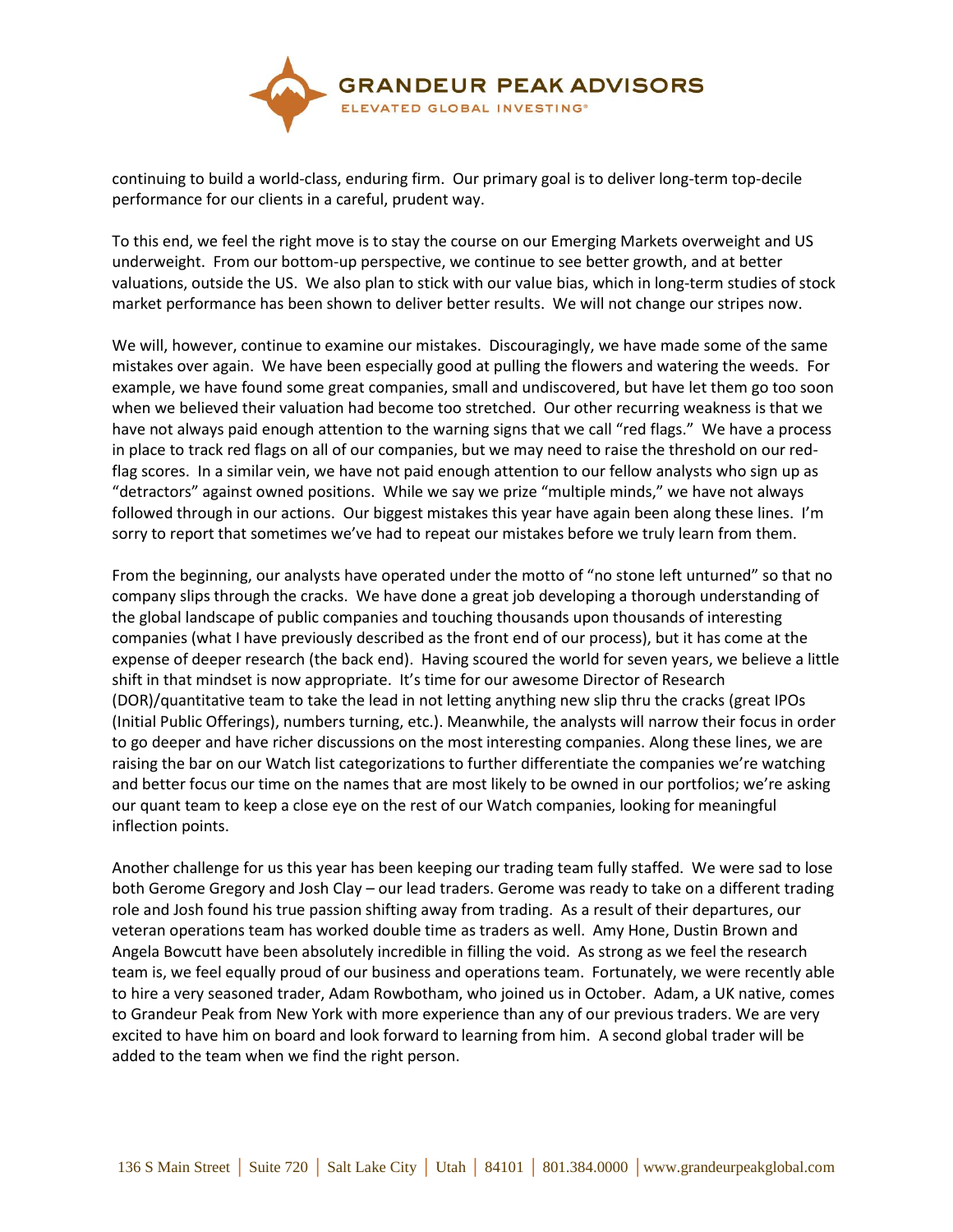

## **Year's Accomplishments**

I would now like to turn to the accomplishments of the year. While this year's performance has been tough, we do still have many accomplishments.

First, the transition to Blake Walker as CEO over the last two years has gone smoothly. I'm grateful that my co-founding partners, Blake and Eric Huefner have taken on virtually all of the day-to-day management of the firm. Managing the firm was not something I enjoyed, and relinquishing these duties has allowed me to focus on stock picking. Blake and Eric's commitment to Grandeur Peak, our mission, our employees, and above all, to you our clients, is unwavering and inspiring.

The transition to Rob Green as Director of Research (DOR) has also gone well. That said, I have continued to focus on many DOR projects over the past year. We added Aaron Kinney to the DOR team as Director of Information Systems a year ago and he has been amazing. Aaron has measurably increased the productivity of our entire research team. His ability with information systems has been a game changer to provide our team with greater business intelligence. We now have five full-time people on the DOR team, not including me, 100 percent dedicated to supporting our analysts and PMs (Portfolio Managers) in business intelligence and productivity. We've also invested in additional support staff to boost our research team's productivity. It feels great and should help us tremendously. With this strong team, I anticipate focusing even more of my time on the front lines—in the trenches analyzing companies and picking stocks.

We're very excited to report that the Global Reach Fund, which is the fund run by our five industry teams, hit its five-year mark in June and was within the top-decile of its peer group over that five-year period. While the Reach Fund took a big team effort to initiate, our research structure and industry teams are a considerable strength of Grandeur Peak now, and we could not be happier with our structure. It's gratifying to see the Fund's success. We have been working to replicate this structure for our geography teams. We call the geography teams' product effort Global Explorer. The final piece to this effort would be to have this team running their own real-money portfolio (they run a paper portfolio today).

Equally exciting, the International Stalwarts and Global Stalwarts funds hit their three-year mark in September and were within the top decile and top quartile of their peer groups, respectively. Randy Pearce, our Chief Investment Officer, has done an exceptional job managing these strategies. Randy was our first hire at Grandeur Peak. He's been the MVP of our research team these last seven years with consistent year-in and year-out performance as an analyst and portfolio manager.

We recently promoted Brad Barth to co-portfolio manager on International Stalwarts in recognition of his strong contribution to the Stalwarts team and more broadly as the Industry PM on Financials. Brad joined Grandeur Peak from Goldman Sachs over three years ago and has a Master's Degree from the London School of Economics. We've also promoted Keefer Babbitt to Lead Analyst on the Stalwarts team. Keefer who was one of our first interns, out of the University of Utah, and has been with us for nearly seven years. Randy, Brad, and Keefer also continue in their roles as industry and geography analysts across all of our portfolios.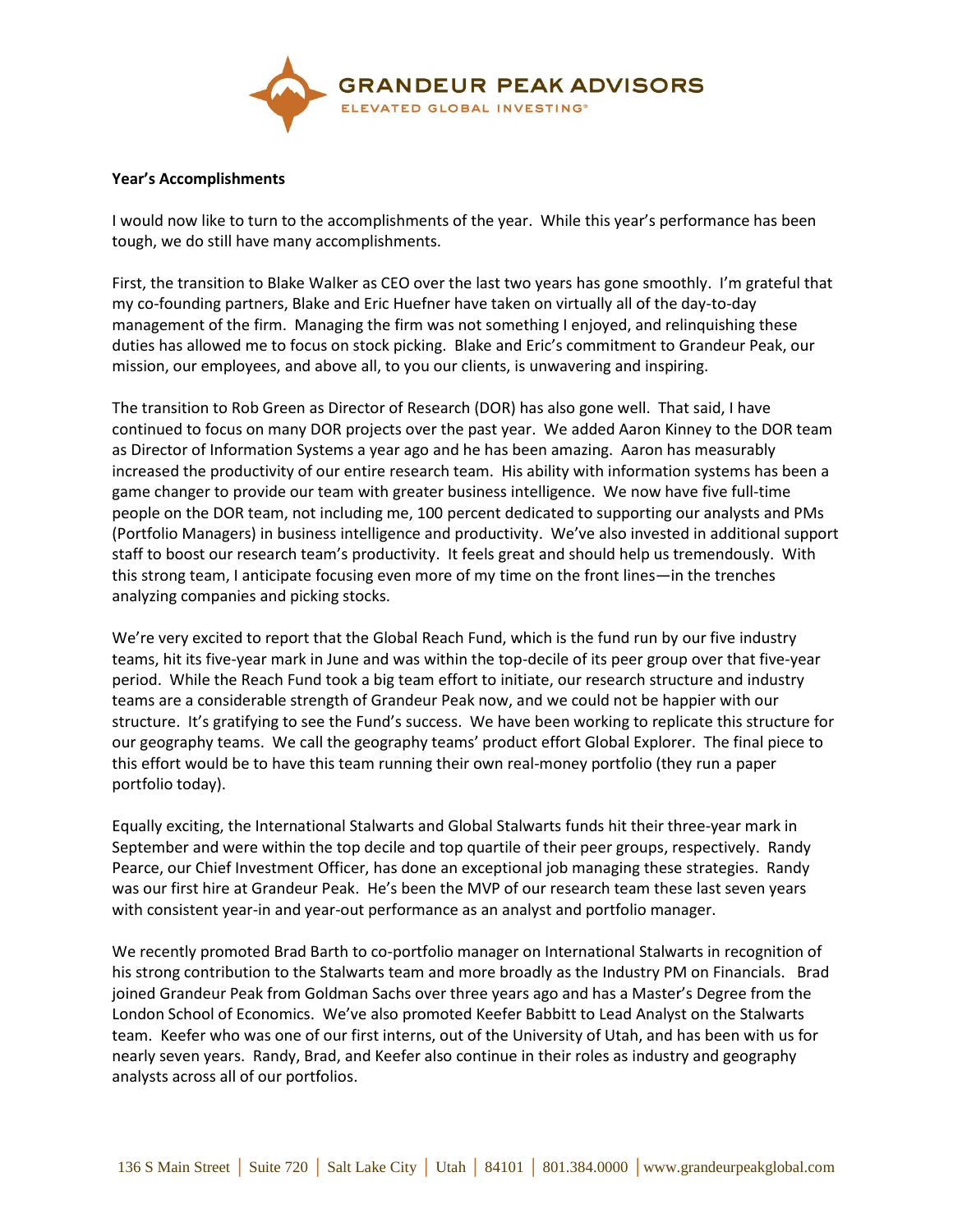

The Stalwart effort began as a carve-out of the smid and mid-cap names from the Opportunities strategies, but the reality is that the Stalwarts team has led the firm in performance these last three years by also generating many great ideas that the other portfolios have been able to buy. We are hoping to add a few international clients to the Stalwart strategies. That is a strategically important goal for us because we feel a global clientele will make us better global investors. Our Global Stalwarts strategy is particularly suited for non-US institutional investors.

We're excited to announce that Juliette Douglas was promoted to lead manager for both our Global Reach (Industry) teams and our Global Explorer (Geography) teams. Juliette has worked with us for many years (at Grandeur Peak and Wasatch Advisors), has a business finance degree from Westminster College, and joined us at Grandeur Peak originally to help with operations and trading. We quickly recognized Juliette's potential on the research side and moved her to research three years ago. Juliette has a particular skill in keeping the research team and PMs focused and productive.

With regard to the Global and International Opportunities portfolios, Blake and I have made a determination that while we will both remain engaged in these sister products, I will focus more intently on Global Opportunities and Blake will focus more on International Opportunities. The two portfolios are closely related and will move largely together in their approach, but this separation of primary duties will give each portfolio greater individual focus.

To support Blake on the International Opportunities portfolio we've shifted Mark Madsen's responsibility as co-PM of Global Micro Cap to co-PM of International Opportunities. Mark is an industry veteran and someone we've worked closely with for many years. He has a Master of Accountancy (MAcc) Degree from BYU, and was with us at Wasatch; he joined us at Grandeur Peak three years ago from a family office.

We have named Liping Cai as Guardian PM on the Emerging Markets Opportunities Fund. Liping, who currently lives much of the year in Shanghai and leads our research effort in China as well as for our Healthcare team, will be a strong addition in the Guardian PM role. Liping has significant experience. She has science degrees from Tsinghua University in China and the University of Delaware in the US, and an MBA from Northwestern University. She has worked both in the health care field and for William Blair prior to joining us nearly 6 years ago. We believe China, in particular will be one of the most important themes for the next decade and are grateful to have Liping there on the ground.

I feel great about the generational succession plan we have in place: Blake and I as founders, then a solid next-generation of Senior Analysts and PMs, followed by the first group of interns hired in 2012/13 who are now 5-6 years into their experience. Behind them, our most recent full-time addition is Preston Williams, who has worked with us for three years and graduated this past spring from the University of Utah with honors. Preston formerly worked in a hospital ER and is a member of our Healthcare team. He and his wife will be living in Poland and Western Europe for four months next spring. As you may recall, we encourage members of the team to live abroad to increase our global understanding. Mark Madsen and his family will similarly be living in Australia for the first half of 2019.

We continue to bring in interns every year, believing some will be great and recognizing that others will ultimately choose different paths. We have recently extended full-time offers to two more of our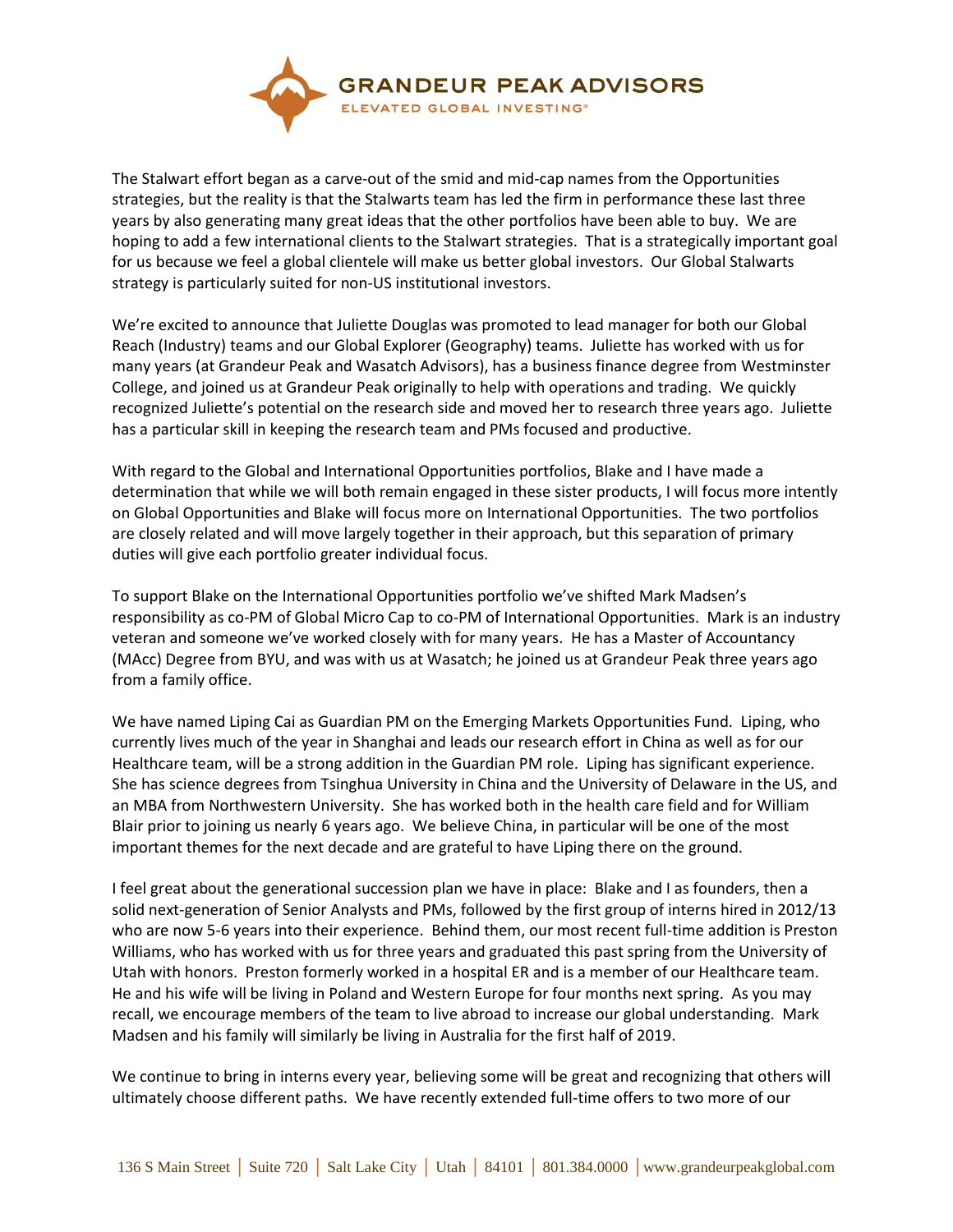

interns who will be graduating next spring: Dane Nielson and Miranda Jacobs. Dane, who will graduate in finance from Brigham Young University, works on our Industrials team. Miranda, a native of Michigan, will graduate from the University of Utah and has worked on both the Industrials and the Technology teams. We have two other interns who have now been with us for over a year, and we have just recently added two new interns. We are also exploring summer and other internships from schools outside of Utah and had two Harvard students intern with us this past summer. We feel very good about our promote-from-within/internal development strategy.

So, year seven has been very hard for us. I'm reminded of a quote by Louisa May Alcott: "I am not afraid of storms for I am learning how to sail my ship." While we have faced some stiff headwinds, we also have to admit to mistakes we've made this year. We are learning from them and we will hopefully be better for them. In particular, I personally feel like I've struck out at the plate for you this year. I'm grateful for a team that has my back. In this business, even the old veterans need to continue to learn from mistakes. We're going to work very hard, stay focused, improve our game, and do all we can to get performance back on track. I really feel the evolution of our team, data access, and processes will help us become a better firm and deliver better performance. Within the research team, we have a great combination of experience and high-energy youth. The more experienced of us have been through periods of underperformance before and we still have a great deal of energy to work our way out of our current soft patch, and hopefully take advantage of the current market volatility.

Thank you for your trust and taking the journey with us.

Sincerely,

Robert

Robert Gardiner Chairman & Co-Founder Grandeur Peak Global Advisors

**RISKS: Investing in small and micro-cap funds will be more volatile and loss of principal could be greater than investing in large cap or more diversified funds. Investing in foreign securities entails special risks, such as currency fluctuations and political uncertainties, which are described in more detail in the prospectus. Investments in emerging markets are subject to the same risks as other foreign securities and may be subject to greater risks than investments in foreign countries with more established economies and securities markets.** 

*An investor should consider investment objectives, risks, charges, and expenses carefully before investing. To obtain a Grandeur Peak Funds prospectus, containing this and other information, visit www.grandeurpeakglobal.com or call 1-855-377-7325. Please read it carefully before investing.*

*The S&P 500 Index is a market-capitalization-weighted index of the 500 largest U.S. publicly traded companies. You cannot invest in this or any indices.*

*Grandeur Peak Funds are distributed by ALPS Distributors, Inc. (ADI). ADI is not affiliated with Grandeur Peak Global Advisors or Rondure Global Advisors. Wasatch Advisors is not affiliated with Grandeur Peak Global Advisors. Eric Huefner, Amy Hone, and Dustin Brown are registered representatives of ADI.*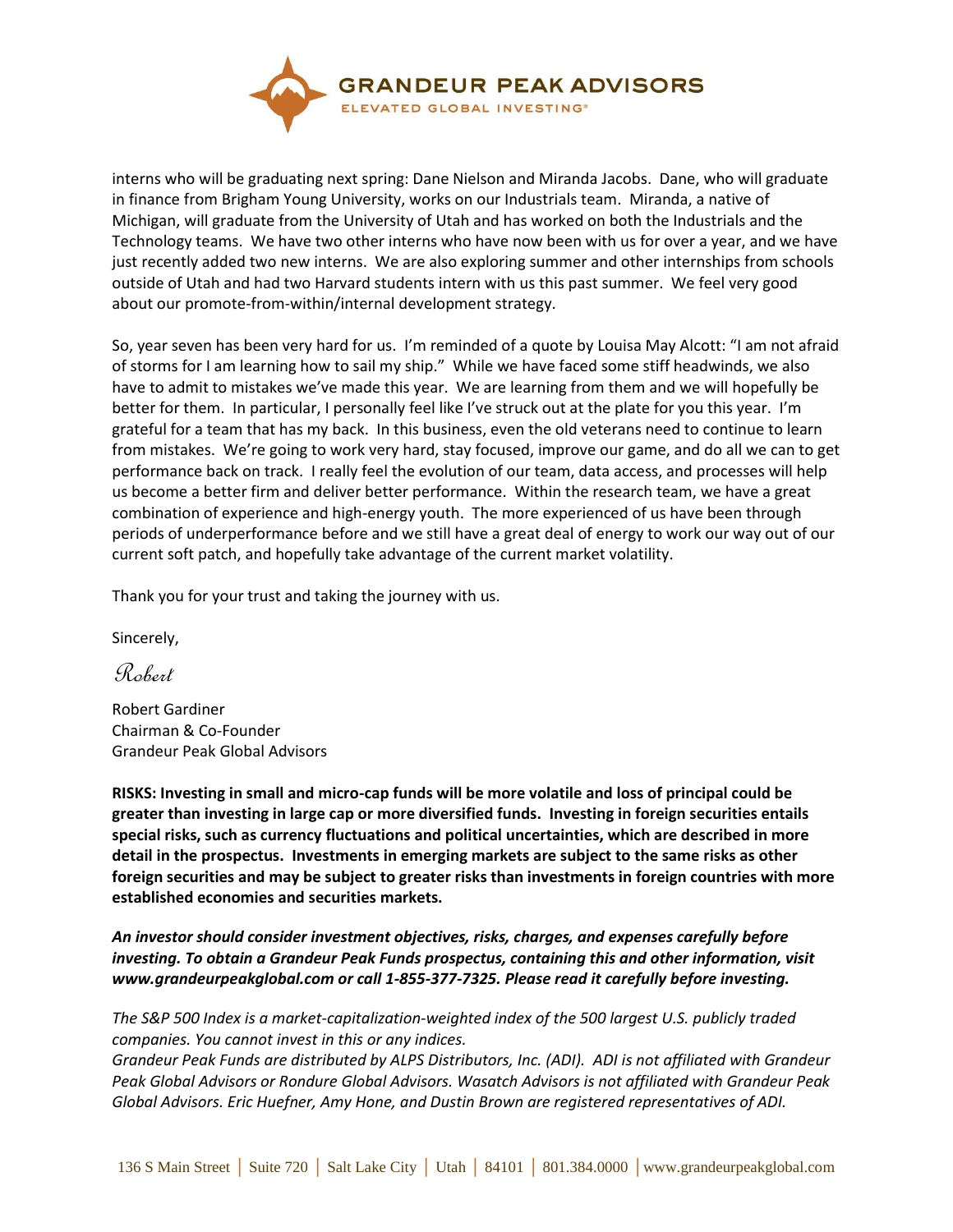

| Global Reach Fund Top 10 Holdings as of 7/31/18* | Percent of<br><b>Net Assets</b> | Global Opportunities Fund Top 10 Holdings as of<br>$7/31/18*$ | Percer<br>Net As |
|--------------------------------------------------|---------------------------------|---------------------------------------------------------------|------------------|
| Knight-Swift Transportation Holdings, Inc.       | 1.9%                            | Knight-Swift Transportation Holdings, Inc.                    | 2.5%             |
| Wix.com, Ltd.                                    | 1.1%                            | Power Integrations, Inc.                                      | 1.9%             |
| Dino Polska SA                                   | 1.1%                            | First Republic Bank                                           | 1.2%             |
| Bank of NT Butterfield & Son, Ltd.               | 1.1%                            | Home BancShares, Inc.                                         | 1.2%             |
| First Republic Bank                              | 1.0%                            | FirstCash, Inc.                                               | 1.1%             |
| Fastenal Co.                                     | 1.0%                            | EPAM Systems, Inc.                                            | 1.1%             |
| <b>SVB Financial Group</b>                       | 1.0%                            | Palfinger AG                                                  | 1.1%             |
| China Medical System Holdings, Ltd.              | 0.9%                            | <b>SVB Financial Group</b>                                    | 1.1%             |
| WNS Holdings, Ltd.                               | 0.9%                            | MarketAxess Holdings, Inc.                                    | 1.0%             |
| Dollar Tree, Inc.                                | 0.8%                            | Bajaj Finance, Ltd.                                           | 1.0%             |
| Total                                            | 10.8%                           | Total                                                         | 13.2%            |

| Global Stalwarts Fund Top 10 Holdings as of<br>$7/31/18*$ | Percent of<br><b>Net Assets</b> | Global Micro Cap Fund Top 10 Holdings as of 7/31/18* | Percer<br>Net As |
|-----------------------------------------------------------|---------------------------------|------------------------------------------------------|------------------|
| Knight-Swift Transportation Holdings, Inc.                | 2.6%                            | Heska Corp.                                          | 2.4%             |
| First Republic Bank                                       | 2.5%                            | M&A Capital Partners Co., Ltd.                       | 2.1%             |
| Stantec, Inc.                                             | 2.1%                            | Esquire Financial Holdings, Inc.                     | 2.0%             |
| Vitasoy International Holdings, Ltd.                      | 1.8%                            | Fiducian Group, Ltd.                                 | 1.8%             |
| Power Integrations, Inc.                                  | 1.6%                            | Hingham Institution for Savings                      | 1.5%             |
| Nihon M&A Center, Inc.                                    | 1.6%                            | Plover Bay Technologies, Ltd.                        | 1.5%             |
| <b>B&amp;M European Value Retail SA</b>                   | 1.6%                            | Mainstream Group Holdings, Ltd.                      | 1.4%             |
| Metro Bank PLC                                            | 1.5%                            | <b>BBI Life Sciences Corp.</b>                       | 1.4%             |
| MISUMI Group, Inc.                                        | 1.5%                            | Infront ASA                                          | 1.4%             |
| Aalberts Industries NV                                    | 1.5%                            | Sbanken ASA                                          | 1.4%             |
| Total                                                     | 18.3%                           | Total                                                | 16.9%            |

| International Opportunities Fund Top 10 Holdings<br>as of 7/31/18* | Percent of<br><b>Net Assets</b> | <b>International Stalwarts Fund Top 10 Holdings</b><br>as of 7/31/18* | Percer<br>Net As |
|--------------------------------------------------------------------|---------------------------------|-----------------------------------------------------------------------|------------------|
| EPAM Systems, Inc.                                                 | 1.2%                            | Stantec, Inc.                                                         | 2.6%             |
| Wix.com, Ltd.                                                      | 1.2%                            | Vitasoy International Holdings, Ltd.                                  | 2.1%             |
| China Medical System Holdings, Ltd.                                | 1.1%                            | <b>B&amp;M European Value Retail SA</b>                               | 2.0%             |
| FirstCash, Inc.                                                    | 1.1%                            | Nihon M&A Center, Inc.                                                | 1.9%             |
| Lululemon Athletica, Inc.                                          | 1.1%                            | Aalberts Industries NV                                                | 1.8%             |
| Silergy Corp.                                                      | 1.1%                            | MISUMI Group, Inc.                                                    | 1.8%             |
| Sbanken ASA                                                        | 1.1%                            | Metro Bank PLC                                                        | 1.7%             |
| Wirecard AG                                                        | 1.0%                            | Silergy Corp.                                                         | 1.7%             |
| Palfinger AG                                                       | 1.0%                            | EPAM Systems, Inc.                                                    | 1.6%             |
| Bajaj Finance, Ltd.                                                | 1.0%                            | China Medical System Holdings, Ltd.                                   | 1.6%             |
| Total                                                              | 10.9%                           | Total                                                                 | 18.8%            |

| Global Opportunities Fund Top 10 Holdings as of<br>$7/31/18*$ | Percent of<br><b>Net Assets</b> |
|---------------------------------------------------------------|---------------------------------|
| Knight-Swift Transportation Holdings, Inc.                    | 2.5%                            |
| Power Integrations, Inc.                                      | 1.9%                            |
| First Republic Bank                                           | 1.2%                            |
| Home BancShares, Inc.                                         | 1.2%                            |
| FirstCash, Inc.                                               | 1.1%                            |
| EPAM Systems, Inc.                                            | 1.1%                            |
| Palfinger AG                                                  | 1.1%                            |
| <b>SVB Financial Group</b>                                    | 1.1%                            |
| MarketAxess Holdings, Inc.                                    | 1.0%                            |
| Bajaj Finance, Ltd.                                           | 1.0%                            |
| Total                                                         | 13.2%                           |

| Percent of<br>Net Assets | Global Micro Cap Fund Top 10 Holdings as of 7/31/18* | Percent of<br><b>Net Assets</b> |
|--------------------------|------------------------------------------------------|---------------------------------|
| 2.6%                     | Heska Corp.                                          | 2.4%                            |
| 2.5%                     | M&A Capital Partners Co., Ltd.                       | 2.1%                            |
| 2.1%                     | Esquire Financial Holdings, Inc.                     | 2.0%                            |
| 1.8%                     | Fiducian Group, Ltd.                                 | 1.8%                            |
| 1.6%                     | Hingham Institution for Savings                      | 1.5%                            |
| 1.6%                     | Plover Bay Technologies, Ltd.                        | 1.5%                            |
| 1.6%                     | Mainstream Group Holdings, Ltd.                      | 1.4%                            |
| 1.5%                     | <b>BBI Life Sciences Corp.</b>                       | 1.4%                            |
| 1.5%                     | Infront ASA                                          | 1.4%                            |
| 1.5%                     | Sbanken ASA                                          | 1.4%                            |
| 18.3%                    | Total                                                | 16.9%                           |

| <b>International Stalwarts Fund Top 10 Holdings</b><br>as of 7/31/18* | <b>Percent of</b><br><b>Net Assets</b> |
|-----------------------------------------------------------------------|----------------------------------------|
| Stantec, Inc.                                                         | 2.6%                                   |
| Vitasoy International Holdings, Ltd.                                  | 2.1%                                   |
| <b>B&amp;M European Value Retail SA</b>                               | 2.0%                                   |
| Nihon M&A Center, Inc.                                                | 1.9%                                   |
| Aalberts Industries NV                                                | 1.8%                                   |
| MISUMI Group, Inc.                                                    | 1.8%                                   |
| <b>Metro Bank PLC</b>                                                 | 1.7%                                   |
| Silergy Corp.                                                         | 1.7%                                   |
| EPAM Systems, Inc.                                                    | 1.6%                                   |
| China Medical System Holdings, Ltd.                                   | 1.6%                                   |
| Total                                                                 | 18.8%                                  |